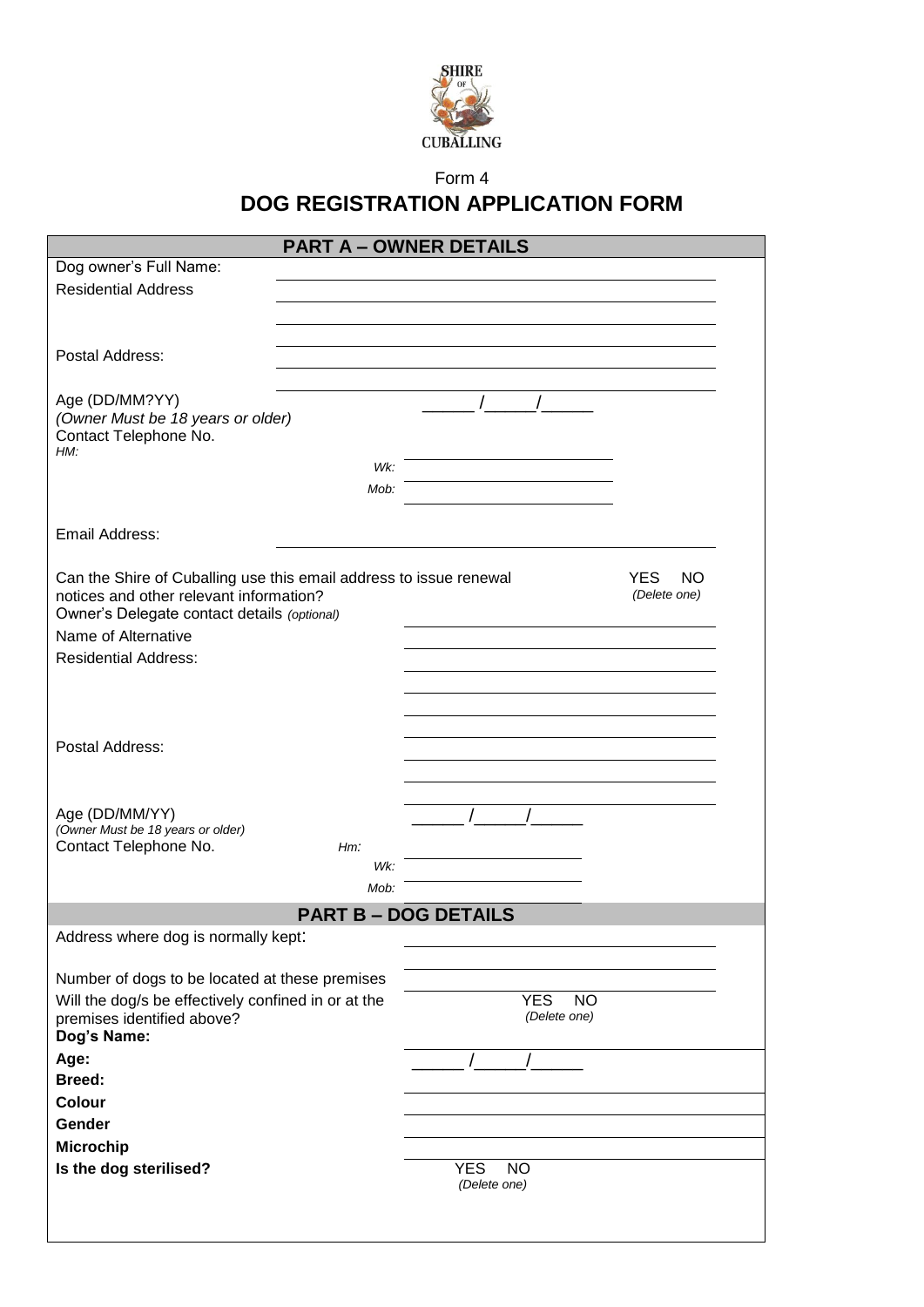| Any distinguishing features or marks?                                                                                                                                                                                                                                                                                    |                  |              |                                         |
|--------------------------------------------------------------------------------------------------------------------------------------------------------------------------------------------------------------------------------------------------------------------------------------------------------------------------|------------------|--------------|-----------------------------------------|
|                                                                                                                                                                                                                                                                                                                          |                  |              |                                         |
| Has the dog been declared a dangerous dog?                                                                                                                                                                                                                                                                               | <b>YES</b><br>NO |              |                                         |
| If yes, please provide details:                                                                                                                                                                                                                                                                                          | (Delete one)     |              |                                         |
|                                                                                                                                                                                                                                                                                                                          |                  |              |                                         |
| Is the dog a pit bull terrier, an American pit bull                                                                                                                                                                                                                                                                      | <b>YES</b>       | NO.          | <b>UNKNOWN</b>                          |
| terrier or a mix of one or both of those breeds?                                                                                                                                                                                                                                                                         |                  | (Delete two) |                                         |
| <b>PART C - NOTIFICATION OF NEW OWNER</b>                                                                                                                                                                                                                                                                                |                  |              |                                         |
| New Dog Owners Name                                                                                                                                                                                                                                                                                                      |                  |              |                                         |
| New Owner's residential Address                                                                                                                                                                                                                                                                                          |                  |              |                                         |
| New owners contact numbers<br>Hm                                                                                                                                                                                                                                                                                         |                  |              |                                         |
| Wk:                                                                                                                                                                                                                                                                                                                      |                  |              |                                         |
| Mob:                                                                                                                                                                                                                                                                                                                     |                  |              |                                         |
| <b>PART D - REGISTRATION</b>                                                                                                                                                                                                                                                                                             |                  |              |                                         |
| <b>Application or renewal for</b>                                                                                                                                                                                                                                                                                        |                  |              |                                         |
|                                                                                                                                                                                                                                                                                                                          | 1 Year           | 3 Years      | Life                                    |
| <b>Sterilised Dog</b>                                                                                                                                                                                                                                                                                                    | \$20.00          | \$42.50      | $\overline{$}100$                       |
| <b>Unsterilised Dog</b>                                                                                                                                                                                                                                                                                                  | \$50.00          | \$120.00     | \$250                                   |
| Pensioner-50%<br><b>Sterilised</b>                                                                                                                                                                                                                                                                                       | \$10.00          |              | \$50.00                                 |
|                                                                                                                                                                                                                                                                                                                          |                  | \$21.25      |                                         |
| <b>Unsterilised</b><br>Bona fide Working Dog - 25%                                                                                                                                                                                                                                                                       | \$25             | \$60.00      | \$125                                   |
| <b>Sterilised</b>                                                                                                                                                                                                                                                                                                        | \$5.00           | \$10.65      | \$25.00                                 |
| <b>Unsterilised</b>                                                                                                                                                                                                                                                                                                      | \$12.50          | \$30.00      | \$62.50                                 |
| Previous local Government where dog was                                                                                                                                                                                                                                                                                  |                  |              |                                         |
| registered (if known)                                                                                                                                                                                                                                                                                                    |                  |              |                                         |
| Registration Number: (To be provided by Local<br>Government)                                                                                                                                                                                                                                                             |                  |              |                                         |
| <b>PART E - PREVIOUS CONVICTIONS, RELEVANT ORDERS</b><br>Do you have any convictions for offences against the Dog Act 1976, Cat<br>Act 2011 or Animal Welfare Act 2002 in past 3 years?<br>If yes, please give details, specifying the date of the conviction(s), nature of the offence and the<br>legislation involved: |                  |              | <b>YES</b><br><b>NO</b><br>(Delete one) |
|                                                                                                                                                                                                                                                                                                                          |                  |              |                                         |
|                                                                                                                                                                                                                                                                                                                          |                  |              |                                         |
|                                                                                                                                                                                                                                                                                                                          |                  |              |                                         |
| Are you currently banned, or have you ever been banned, from<br>owning or keeping a dog under an order under the Dog Act 1976<br>section 46A(2) either permanently or for a period specified in the<br>order?<br>If yes, please give details of the order:                                                               |                  | YES.         | NO.<br>(Delete one)                     |
|                                                                                                                                                                                                                                                                                                                          |                  |              |                                         |
|                                                                                                                                                                                                                                                                                                                          |                  |              |                                         |
|                                                                                                                                                                                                                                                                                                                          |                  |              |                                         |
|                                                                                                                                                                                                                                                                                                                          |                  |              |                                         |
|                                                                                                                                                                                                                                                                                                                          |                  |              |                                         |
|                                                                                                                                                                                                                                                                                                                          |                  |              |                                         |
|                                                                                                                                                                                                                                                                                                                          |                  |              |                                         |